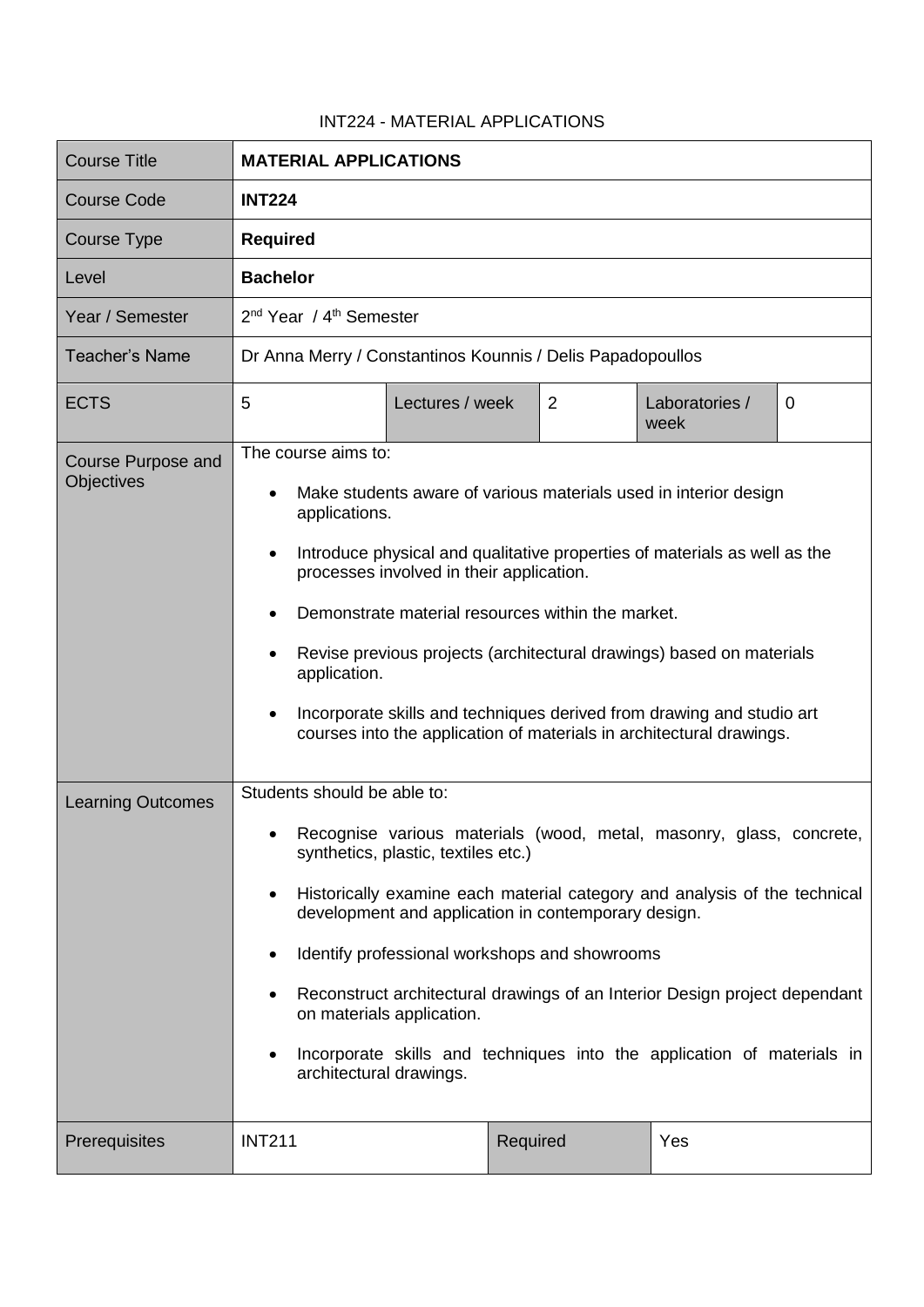| <b>Course Content</b>   | The course introduces students to the physical properties and qualities of various<br>materials used in the design industry. With the help of illustrated material lectures,<br>students will acquire basic knowledge on their application in interior spaces. The<br>development of selection criteria based on multiple factors such as aesthetics,<br>performance and environmental issues, is also an important part of the course.<br>Additionally, visits to commercial spaces and hands-on involvement with real<br>materials, will familiarize students with the different materials and their qualities,<br>their advantages and disadvantages, as well as treatments they need, so as to be<br>able to make their choices on applications.                                                                                                                                                                                                                                                                                                                                                                                                                                                                                                                                                                          |
|-------------------------|-------------------------------------------------------------------------------------------------------------------------------------------------------------------------------------------------------------------------------------------------------------------------------------------------------------------------------------------------------------------------------------------------------------------------------------------------------------------------------------------------------------------------------------------------------------------------------------------------------------------------------------------------------------------------------------------------------------------------------------------------------------------------------------------------------------------------------------------------------------------------------------------------------------------------------------------------------------------------------------------------------------------------------------------------------------------------------------------------------------------------------------------------------------------------------------------------------------------------------------------------------------------------------------------------------------------------------|
| Teaching<br>Methodology | Extended project briefings<br>Visualising skills workshops<br>$\bullet$<br>Demonstrations and discussions on critical parts of the subject<br><b>Exercises</b><br><b>Illustrated lectures</b><br>Group critiques<br>Student centred practical work<br>Personal research, realization and manipulation in project work                                                                                                                                                                                                                                                                                                                                                                                                                                                                                                                                                                                                                                                                                                                                                                                                                                                                                                                                                                                                         |
| Bibliography            | 1. Ballard Bell, V. (2006). Materials for Design. Princeton Architectural Press,<br>New York.<br>2. Deplazes, A. (2008). Constructing Architecture: Materials, Processes,<br>Structures. Birkhauser, Basel.<br>3. Lefteri, C. (2001). Materials for Inspirational Design. RotoVision, Hove, UK.<br>4. McMorrough, J. (2006). Materials, Structures and Standards. Rockport<br>Publishers, New York.<br>5. Plunkett, D. (2010). Construction and Detailing for Interior Design. Laurence<br>King, London.<br>6. Ternaux, E. (2011). Material World 3: Innovative Materials for Architecture and<br>Desian, Frame Publishers, Amsterdam,<br>7. Weston, R. (2003). Materials, Form and Architecture. Laurence King<br>Publishing, London<br>Dependent on the subject choice of the individual, a reading and reference list will<br>be compiled individually to suit the students needs and requirements.<br>Visual contemporary references in the form of magazines are required: Domus,<br>Wallpaper, Ottagono, Mark, Icon, Frame, Interni,<br>References should also include websites with suggestions of:<br>www.worldarchitecturenews.com<br>www.designboom.com<br>www.arcspace.com<br>Visual contemporary references in the form of online magazines www.dezeen.com,<br>www.yatzer.com, www.dexigner.com, www.mocoloco.com |
| Assessment              | • Interim Critique<br>33%                                                                                                                                                                                                                                                                                                                                                                                                                                                                                                                                                                                                                                                                                                                                                                                                                                                                                                                                                                                                                                                                                                                                                                                                                                                                                                     |